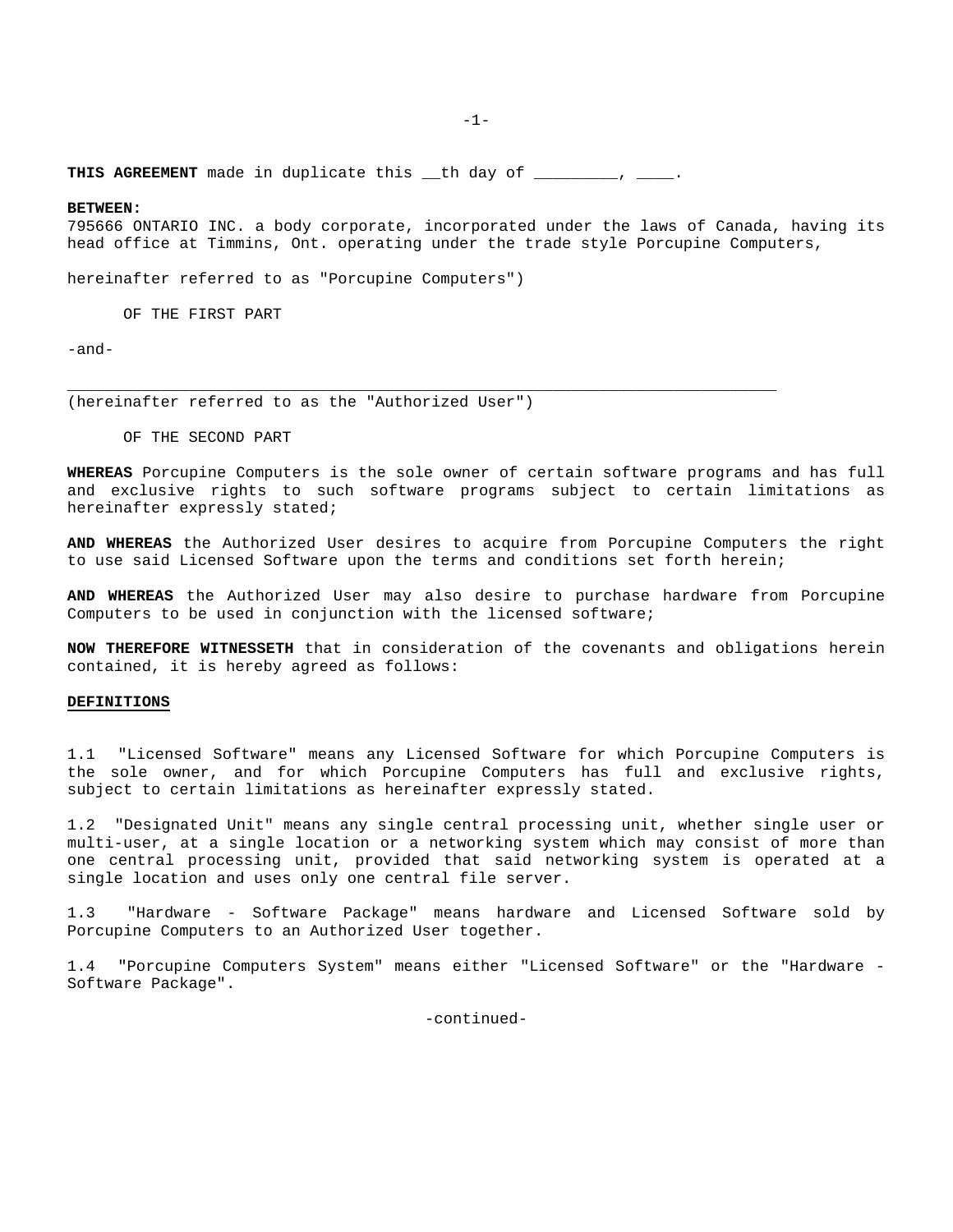#### **SOFTWARE LICENSE AGREEMENT**

2.1 Porcupine Computers licenses to the Authorized User a manufacture personal, nontransferable, and nonexclusive right to use the Licensed Software listed in Schedule "A" hereto attached solely for the Authorized User's internal business purposes and solely on the Designated Units as listed in Schedule "B" hereto attached. The Authorized User has the right to use alternate hardware only with the permission of Porcupine Computers. Porcupine Computers will not unreasonably withhold such permission.

2.2 Porcupine Computers grants to the Authorized User the right to reproduce machinereadable code portions of the Licensed Software.

2.3 No right is granted for the use of the Licensed Software on or in connection with the operation of any unit other than the Designated Unit set out in Schedule "B" hereto attached; except, however, that the right to use the Licensed Software shall be extended temporarily to a single back-up unit during any period when a Designated Unit is inoperative due to malfunction,

maintenance or hardware modification, however, such use must be approved and will not be unreasonably withheld by Porcupine Computers.

2.4 No right is granted

- (a) For any use of the Licensed Software by any person other than the Authorized User;
- (b) For any use of the Licensed Software for which payment required has not been made;
- (c) For any use of the Licensed Software, directly or indirectly, other than for the Designated Unit.

2.5 The Authorized User acknowledges that title to all Licensed Software including all rights and patents and copyrights applicable thereto, shall remain vested in Porcupine Computers.

2.6 The Authorized User's right in and to the Licensed Software as a result of this agreement may not be assigned, licensed or otherwise transferred voluntarily or involuntarily, by operation of law, or otherwise, without the prior written consent of Porcupine Computers. Porcupine Computers will not unreasonably withhold such consent.

2.7 This licensing agreement applies to the Licensed Software whether it is sold as a Licensed Software only or as part of a Hardware - Software Package.

2.8 The Authorized User is licensed for one Collection Agency/one Branch handling only.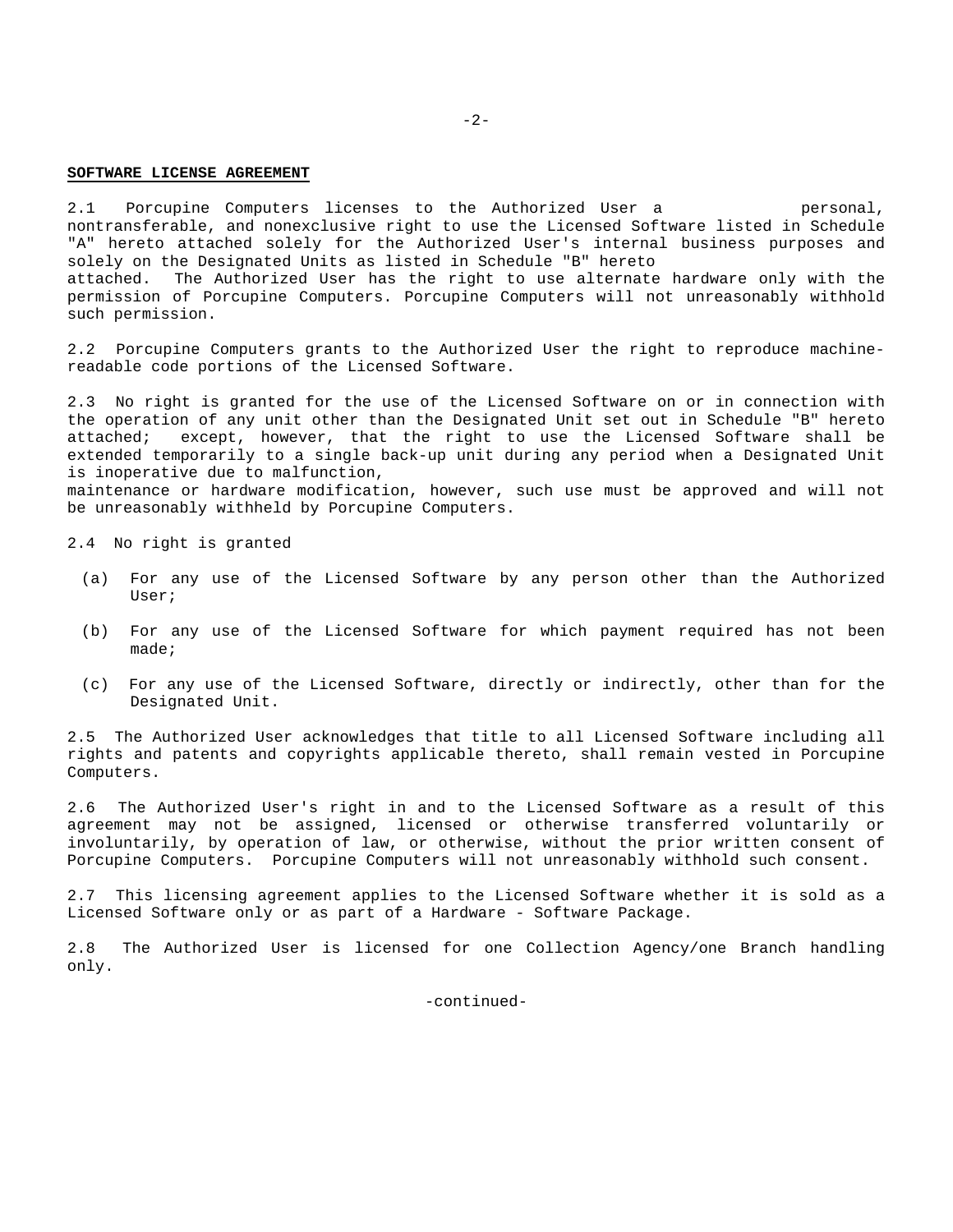### **PAYMENT**

3.1 For the purchase of the Porcupine Computers system, the Authorized User agrees to pay Porcupine Computers in money of Canada, the amount, in accordance with the terms and conditions, set out in Schedule "C" hereto attached.

#### **INSTALLATION, CONVERSION ASSISTANCE AND TRAINING**

4.1 Training with respect to the use of the Licensed Software, or if the Authorized User has purchased the Hardware – Software Package, installation of the equipment and training with respect to the use of the Licensed Software, may be carried out by the Authorized User or by Porcupine Computers personnel.

4.2 If the Authorized User wishes to engage Porcupine Computers personnel with respect to the installation, conversion assistance and training as the case may be, the Authorized User agrees to pay any and all expenses related thereto, including, but without limiting the generality of the foregoing, travel, lodging, meals, and other reasonable travel expenses incurred by Porcupine Computers personnel during the course of such installation, conversion assistance and/or training, as the case may be.

4.3 The cost of conversion assistance and training with respect to the purchase of any Porcupine Computers system shall be a separate item over and above the cost of the Porcupine Computers system and the Authorized User agrees to pay Porcupine Computers for such conversion assistance and training in the amount set out in Schedule "C".

#### **MAINTENANCE, MODIFICATION OR CUSTOMIZATION**

5.1 Any maintenance, modification or customization made to the Licensed Software shall be carried out by Porcupine Computers or its designated agent only and the costs of any such maintenance shall be the responsibility of the Authorized User, save and except during the warranty period as stated in Section 11.1. The cost of post-warranty maintenance is set out in Schedule "C" hereto attached.

### **TAXES**

6.1 The Licensed Software listed in Schedule "A" are nontangible property. The license is hereby granted is merely a license to use proprietary methods, and any tangible attributes are only incidental. If sales or other taxes are levied upon the system, they shall be the responsibility of the Authorized User.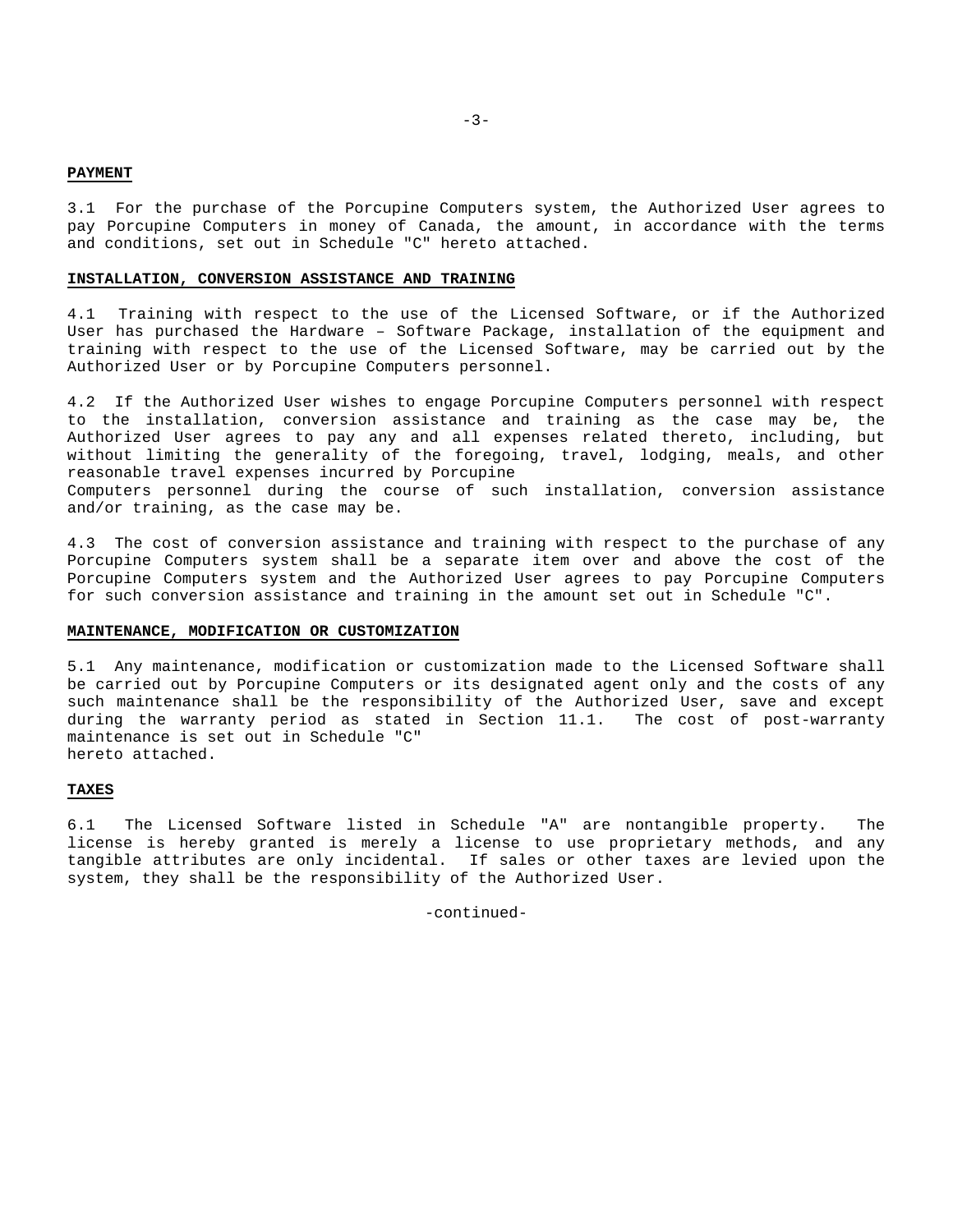### **ASSIGNMENT BY PORCUPINE COMPUTERS**

7.1 Porcupine Computers reserves the right to assign any or all of its rights under this agreement. The Authorized User upon receiving written notice from Porcupine Computers of any such assignment shall abide thereby. If Porcupine Computers wishes to assign any or all of its rights under this agreement, Porcupine Computers will first notify each of the Authorized Users of its intent and all Authorized Users will have the right of first refusal to match any offer within 30 days of notification.

7.2 Should Porcupine Computers assign any or all of its rights under this agreement to another entity, there will be no withdrawal of any prior version of Porcupine Computers Licensed Software and software support services will continue for any and all versions.

#### **FORCE MAJEURE**

8.1 Neither party shall be responsible for delays or failures in performance resulting from acts beyond the control of either party. Such acts shall include but not be limited to acts of God, strikes, lockouts, acts of war, government regulations superimposed after the fact, fire, communication line failures,

interruption of supplies, power failures, earthquakes, or other disasters.

#### **PROGRAM LOST OR DAMAGED**

9.1 Porcupine Computers agrees to replace, without additional charge, any programs lost or damaged in shipment to the Authorized User. If the Authorized User loses or damages any program, Porcupine Computers will replace them, if available, at an additional charge equal to the actual total cost of replacement.

#### **DELIVERY, TITLE, INSURANCE**

10.1 Where the Authorized User purchases the Hardware – Software package, delivery of equipment will be made F.O.B. point of origin. Porcupine Computers will not be liable for delays or damage in shipment or for failure to give notice of delay when such delay is due to conditions or circumstances beyond the

control of Porcupine Computers. The time of delivery is the time when the equipment to be delivered is ready for pickup by the carrier. Products held for the Authorized User after the time of delivery will be at the Authorized User's risk and cost. The delivery date will be extended for a period of time equal to the time lost due to any delay which would be excusable under this agreement.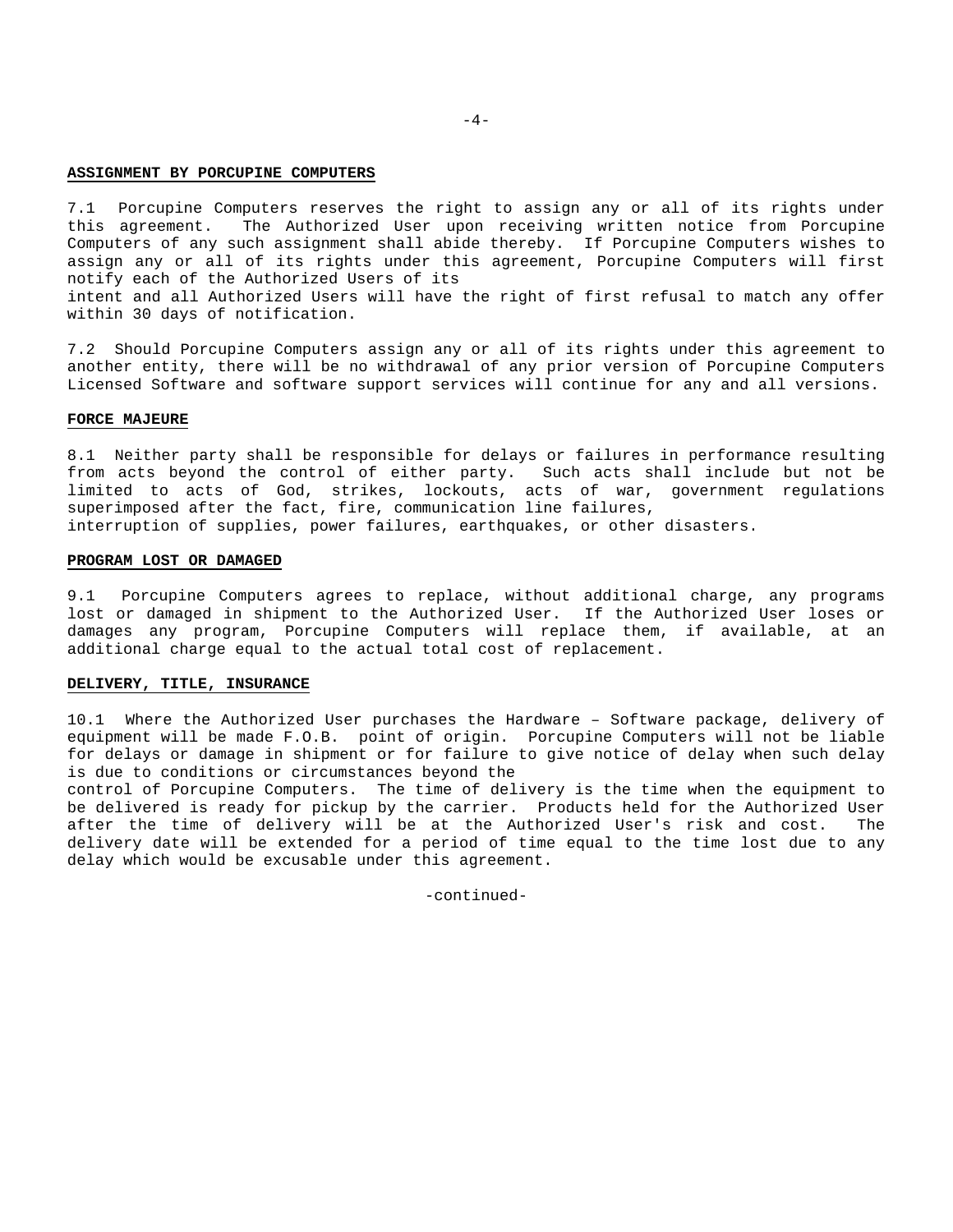10.2 Title to equipment and risk of loss will pass to the Authorized User at the time of delivery, subject to a purchase money security interest retained by Porcupine Computers in the equipment sold and the proceeds thereof until payment of the equipment purchase amount to Porcupine Computers by the Authorized User. The Authorized User agrees to execute appropriate financing statements or other documents as may be reasonably requested by Porcupine Computers to protect its security interest.

10.3 The Authorized User acknowledges and assumes responsibility, at its cost, for procuring adequate insurance against loss or damage to equipment during the shipment and/or for informing the carrier of the value of the equipment. In the absence of specific instructions, Porcupine Computers will select a carrier for shipment but carrier will not be an agent of Porcupine Computers nor does Porcupine Computers by such selection assume any liability regarding the shipment, including but not limited to risk of loss or damage to said equipment or for informing carrier of the value of the equipment.

#### **PROGRAM UNSUITABLE FOR USE**

11.1 Porcupine Computers warrants the performance of the Licensed Software, based on the representations made by Porcupine Computers personnel with respect to its capabilities, for a period of 1 year following delivery; however, such warranty does not cover disk management or optimal hard disk space utilizations, file overflows or operating system related errors. Long distance toll charges are at the Authorized User's expense.

#### **AUTHORIZED USER'S RESPONSIBILITIES**

12.1 The Authorized User shall be exclusively responsible for the supervision, management and control of its use of the Licensed Software, including but not limited to:

(a) assuring proper machine configuration, audit controls and operating methods;

 (b) establishing adequate backup plans including, for example, alternate procedures and access;

 (c) implementing sufficient procedures to satisfy its requirements for security and accuracy of input and output as well as restart and recovery in the event of a malfunction.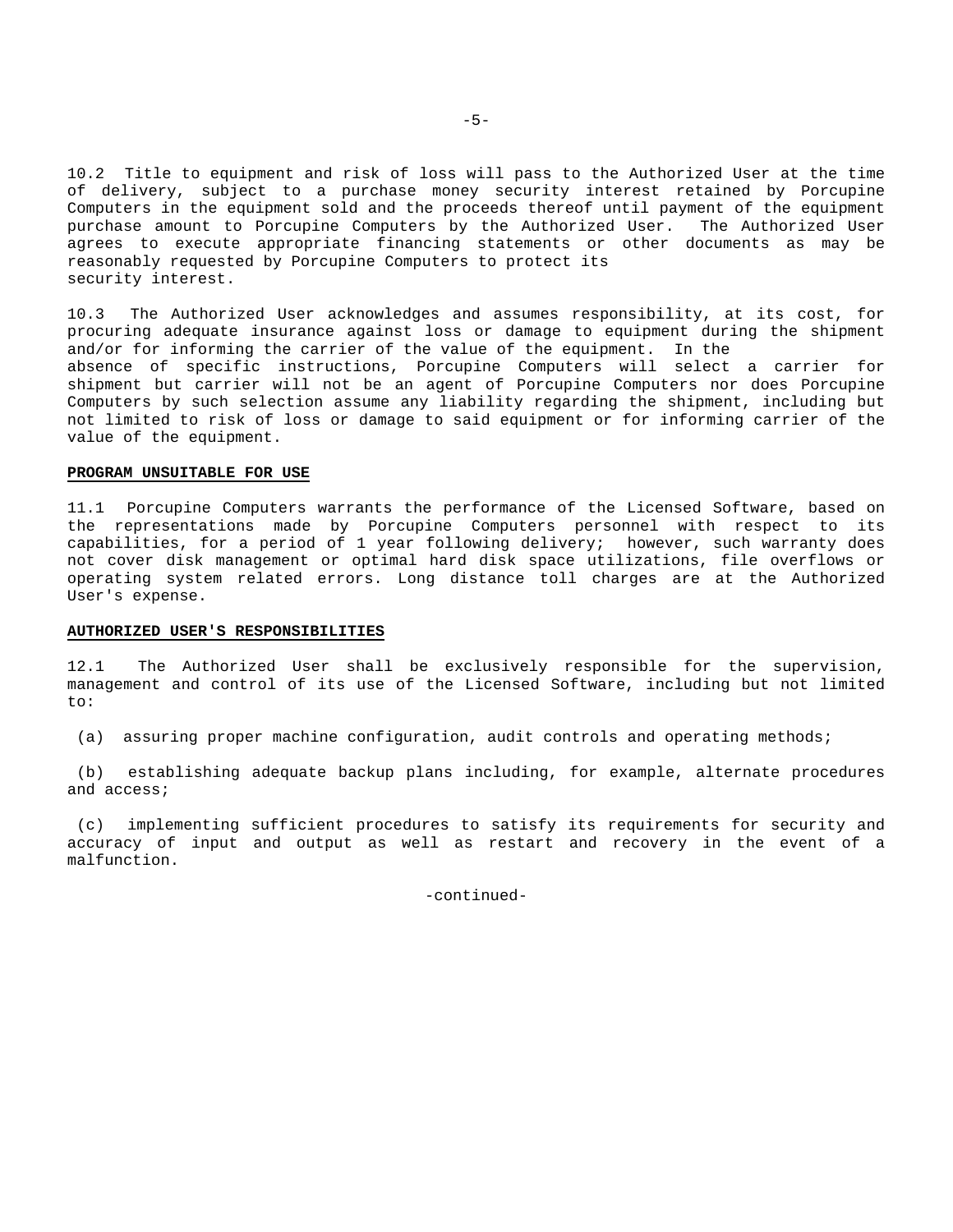## **NON-DISCLOSURE OF CONFIDENTIAL INFORMATION**

13.1 Each party acknowledges that all material and information which has or will come into the possession or knowledge of each in connection with its agreement or the performance hereof consists of confidential and proprietary data which disclosure to or use by third parties, other than pursuant to the terms of this agreement, will be damaging. Both parties therefore agree to hold such material and information in strict confidence, not to make use thereof other

than for the performance of this agreement, to release it only to employees requiring such information, and not to release or disclose it to any other party other than pursuant to the terms of this agreement. Without

limiting the generality of the foregoing, the Authorized User agrees:

 (a) not to make copies of, or duplicate any Licensed Software or components thereof, except to make copies necessary to provide adequate in-house backup for the designated equipment;

 (b) to instruct its employees having access to the Licensed Software not to copy or duplicate the Licensed Software or any components thereof, or make any disclosure with reference thereto to any third party;

 (c) to effect normal security measures to safeguard the Licensed Software from theft or from access by persons other than its own employees using the Licensed Software for the Authorized User's requirements;

 (d) to maintain records of the number and location of all copies of the Licensed Software and related materials and to notify Porcupine Computers in writing of any copy of a system or related materials which are not kept at an installation other than that of the designated equipment. An initial list of locations of all backup copies or reproductions of the Licensed Software and related materials is attached under Schedule "D";

 (e) Reverse engineering - Neither the Authorized User or the Authorized User's employees or independent contractors shall create, or attempt to create, by reverse engineering or otherwise, the source code from the object code, or from any information made available to the Authorized User.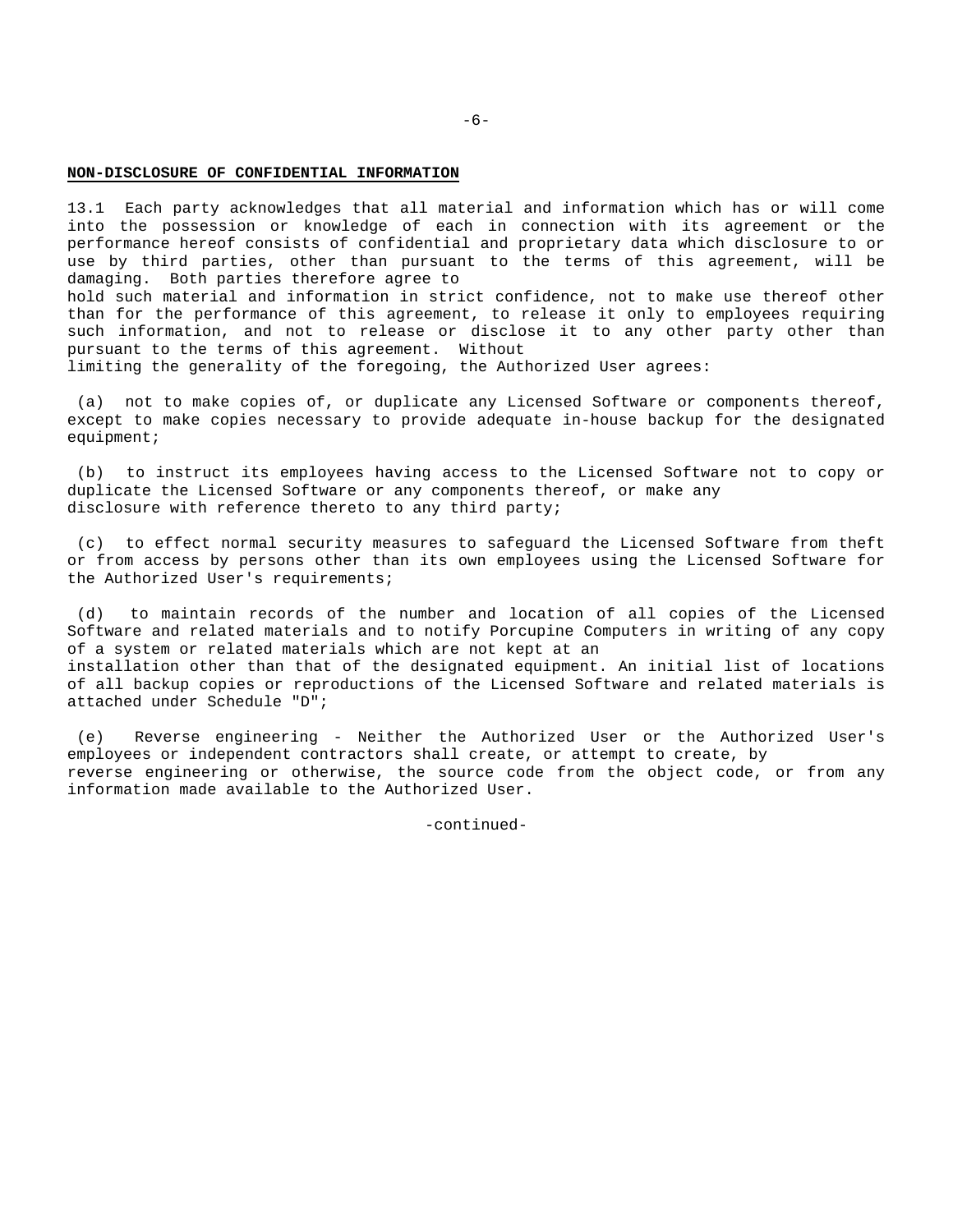#### **CANCELLATION**

14.1 The Authorized User agrees:

(a) that if it fails to pay the full price outlined herein, or

 (b) if the Authorized User goes into bankruptcy or takes any steps towards making an assignment for the benefit of creditors, or becomes insolvent, or takes the benefit of any act that may be in force for bankrupt or insolvent debtors, or

 (c) if the Authorized User does not protect the title and full ownership rights to the system leased under this agreement to the benefit of Porcupine Computers, or

 (d) if the Authorized User tries to sell or dispose of the said system or any portion thereof or use the said system or any portion thereof in any way inconsistent with the terms of this agreement or tries to copy the said Licensed Software or any portion thereof on tape or diskettes, except for the normal internal backup purposes, or

 (e) if the Authorized User either voluntarily or by operation of law ceases to carry on business that it is presently carrying on, or

 (f) if the Authorized User fails to comply with any other terms or provisions of this agreement, then Porcupine Computers will have full right to:

 (i) enter upon the premises of the Authorized User and enter upon any other premises where copies/or backups are located, including but not limited to those locations listed in Schedule "D", and repossess the said tapes or diskettes and any and all backup copies or reproductions as well as all other materials supplied by Porcupine Computers to the Authorized User in connection therewith and all rights of the Authorized User under this agreement will thereupon cease. Porcupine Computers in event of seizing the system or any portion thereof, will not be responsible for any repayment of the price for leasing of the system paid by the Authorized User to Porcupine Computers pursuant to the terms of this agreement;

 (ii) declare the entire amount of monies due hereunder immediately due and payable, without notice or demand to the Authorized User;

(iii) sue for or recover all monies due hereunder;

(iv) terminate this agreement by written notice to the Authorized User;

(v) pursue another remedy at law or in equity.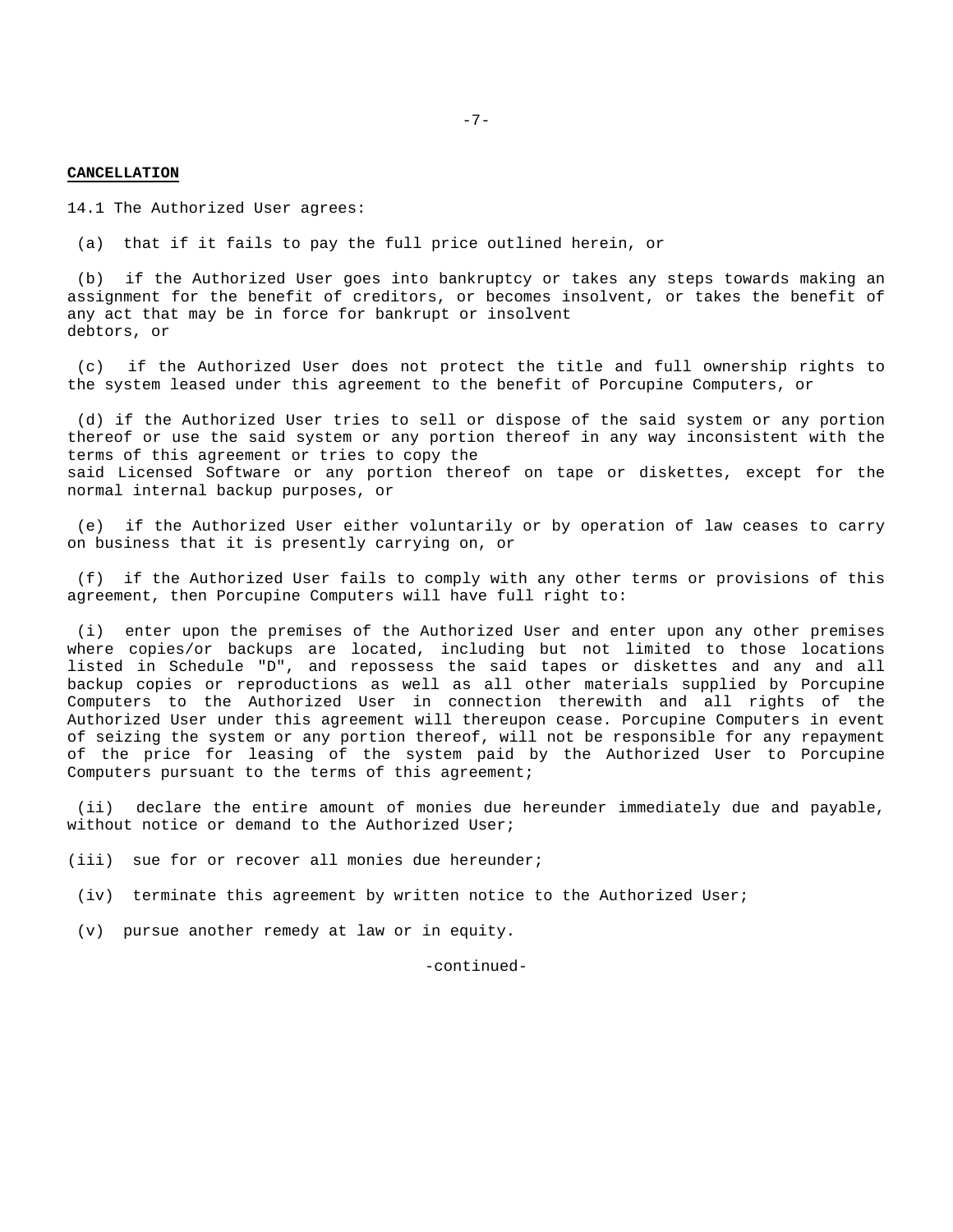### **NON-DISCLOSURE TO CONTINUE**

15.1 In the event the license granted hereunder is terminated, the above obligations of the Authorized User with respect to the protection and security shall not terminate but shall continue for a period of five (5) years following such termination.

#### **GOODWILL PROVISION**

16.1 Notwithstanding Section 5.1, Section 11.1 or any other provision contained herein, Porcupine Computers reserves the right to recall Licensed Software purchased by the Authorized User under the terms of this agreement in order that Porcupine Computers may, at Porcupine Computers' expense, update or de-bug the Licensed Software.

16.2 When Porcupine Computers wishes to invoke Section 16.1, Porcupine Computers shall give the Authorized User written notice of the recall, and the Authorized User will be required to forward to Porcupine Computers by way of "Air Express Collect" the Licensed Software diskettes within 78 hours of receipt of the written notice from Porcupine Computers.

16.3 The purpose of this section 16 is to preserve and enhance the goodwill of Porcupine Computers; however, it is understood the inclusion of this section 16 in this agreement does not grant any additional rights to the Authorized User and is solely for the benefit of Porcupine Computers in that it requires the Authorized User to return the Licensed Software to Porcupine Computers, at Porcupine Computers' expense, within the time provisions set out in Section 16.2.

#### **ENTIRE AGREEMENT OF PARTIES**

17.1 This agreement sets forth the entire agreement and understanding between Porcupine Computers and the Authorized User as to the subject matter hereof and merges all prior discussions between them, and no one shall be bound by any conditions, definitions, warranties, understandings or representations with

respect to such subject matter other than as expressly provided in this agreement or as provided on or subsequent to the effective date of this agreement in writing and signed by a proper duly authorized representative of the person to be bound thereby.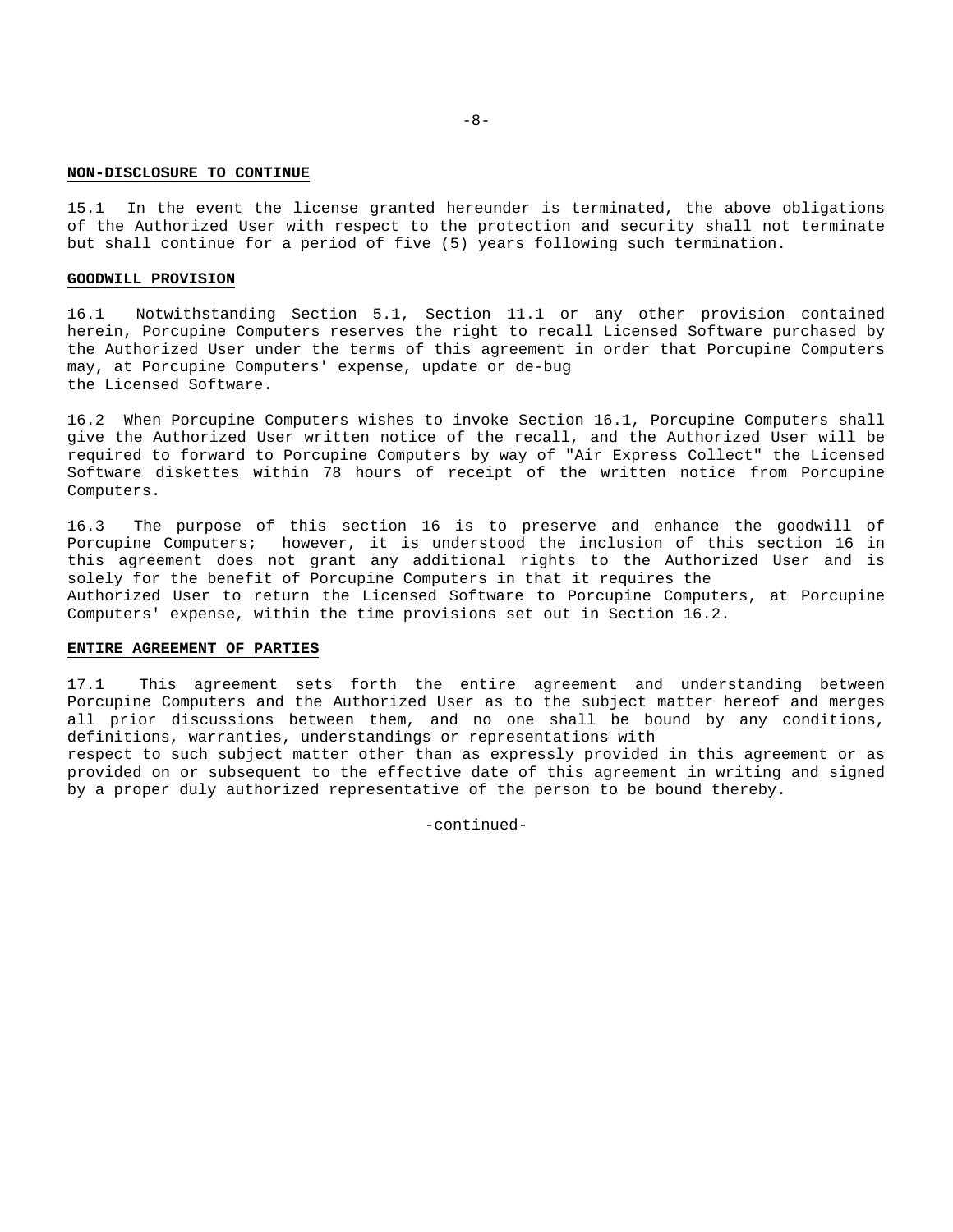17.2 Provided, and it is agreed that the remedies provided herein are Porcupine Computers' sole and exclusive remedies and in no event shall Porcupine Computers be liable for direct, indirect, special, incidental or consequential damages (including loss of profits) whether based on contract, tort, or any other

legal theory. In the event a court of competent jurisdiction determines that Porcupine Computers is liable for damages suffered by the Authorized User due to a defect in the system or negligence on t he part of Porcupine Computers or its authorized personnel then in any such case the liability of Porcupine

Computers shall be limited to the extent of damages determined by the court or the cost of installation whichever is less.

## **INTERPRETATION ACCORDING THE LAWS OF ONTARIO**

18.1 The validity, construction and interpretation of this agreement and the rights and duties of the parties hereto shall be governed by the laws of the Province of Ontario, Canada.

#### **JOINT AND SEVERAL LIABILITY**

19.1 If more than one person or company executes this agreement as the Authorized User, the liability of the said persons is joint and several.

#### **INTERPRETATION GENERAL**

20.1 The provisions of this agreement shall enure to the benefit of and be binding upon the parties hereto, their respective heirs, successors, and lawful assigns. Singular shall include plural and the masculine gender shall include the feminine and neuter gender.

20.2 If any of the provisions of this agreement are ever held illegal or invalid for any reason, such illegality or invalidity shall not affect the remaining parts of the agreement and the agreement shall be construed and enforced as if such illegal and invalid provisions had never been inserted therein.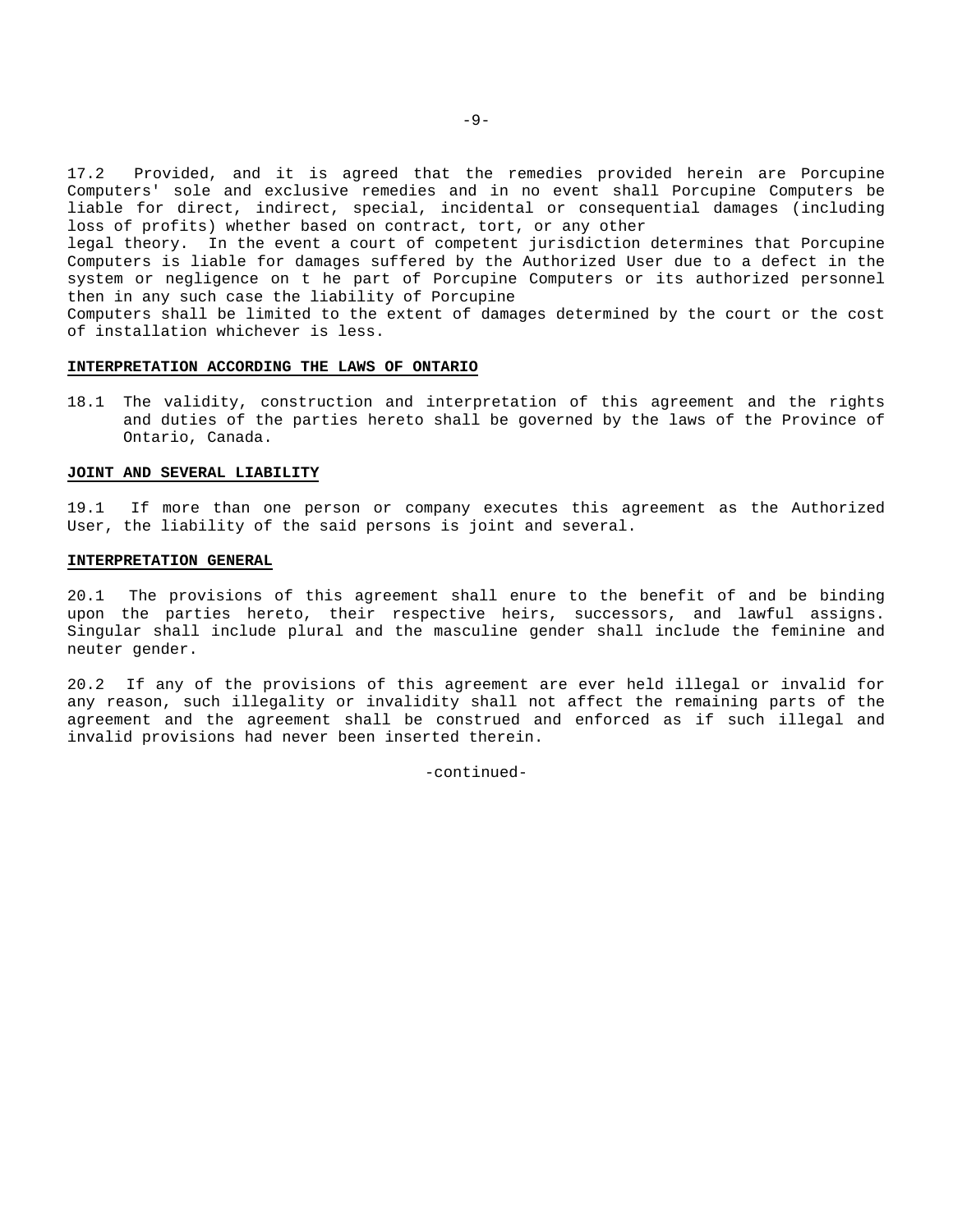## **TIME OF THE ESSENCE**

21.1 Time is of the essence of this agreement and in each and all of its provisions.

\_\_\_\_\_\_\_\_\_\_\_\_\_\_\_\_\_\_\_\_\_\_\_\_\_ \_\_\_\_\_\_\_\_\_\_\_\_\_\_\_\_\_\_\_\_\_\_\_\_\_\_

\_\_\_\_\_\_\_\_\_\_\_\_\_\_\_\_\_\_\_\_\_\_\_\_\_ of the Authorized User

795666 Ontario Inc. Porcupine Computers

Per:

Director **Director** of 795666 Ontario Inc.

\_\_\_\_\_\_\_\_\_\_\_\_\_\_\_\_\_\_\_\_\_\_\_\_\_

\_\_\_\_\_\_\_\_\_\_\_\_\_\_\_\_\_\_\_\_\_\_\_\_\_

\_\_\_\_\_\_\_\_\_\_\_\_\_\_\_\_\_\_\_\_\_\_\_\_\_

 $\mathcal{L}_\text{max}$  , we can also assume that the set of  $\mathcal{L}_\text{max}$ 

David M. Laporte B.Comm. Witness to the signature Porcupine Computers

Witness to the signature

Per:

Authorized User

Per:

Title

Per:

Title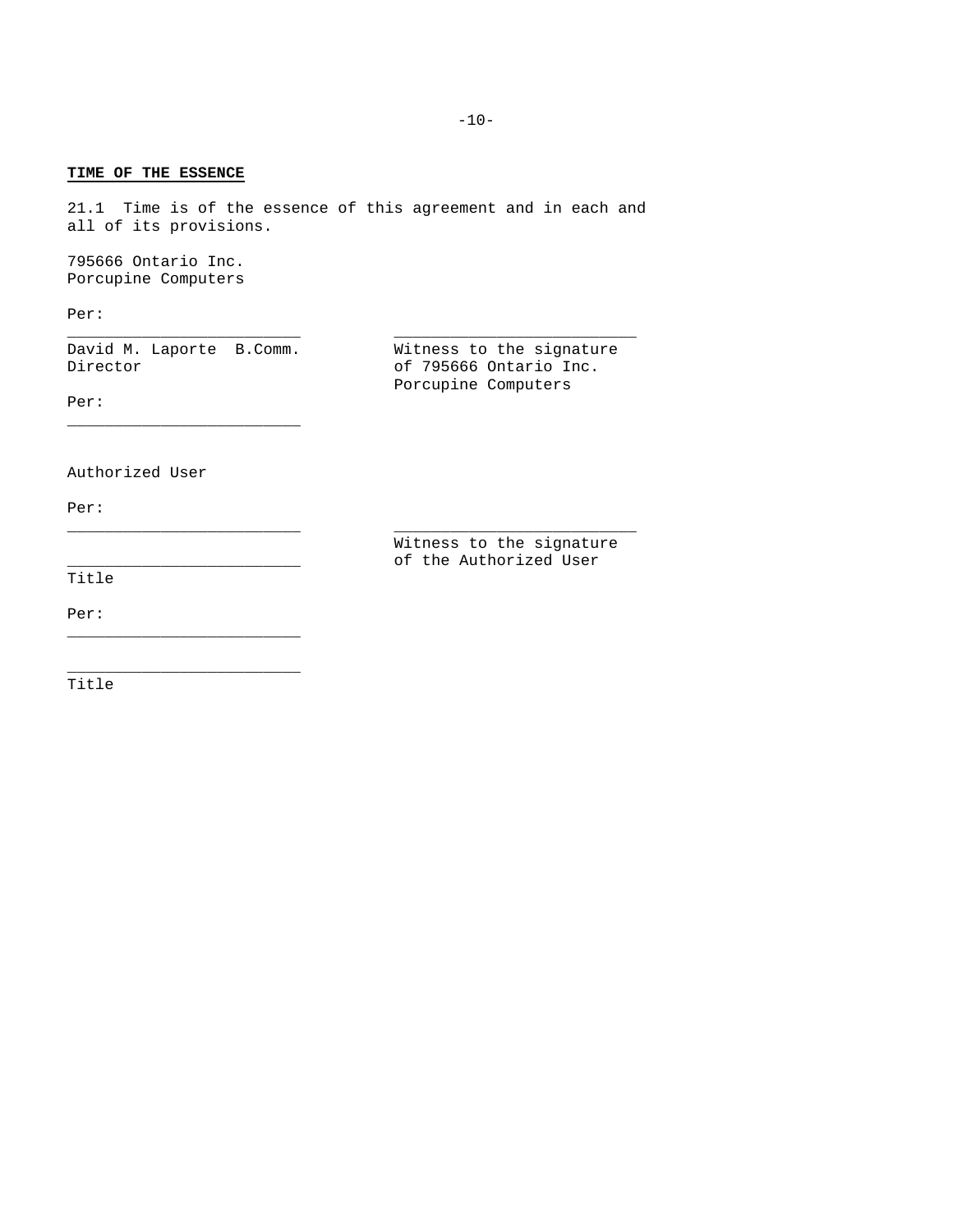## **SCHEDULE "A"**

LICENSED SOFTWARE AS PER SECTION 1.1 OF LICENSING AGREEMENT

 795666 ONTARIO INC. PORCUPINE COMPUTERS CARDLESS COLLECTION AGENCY SYSTEM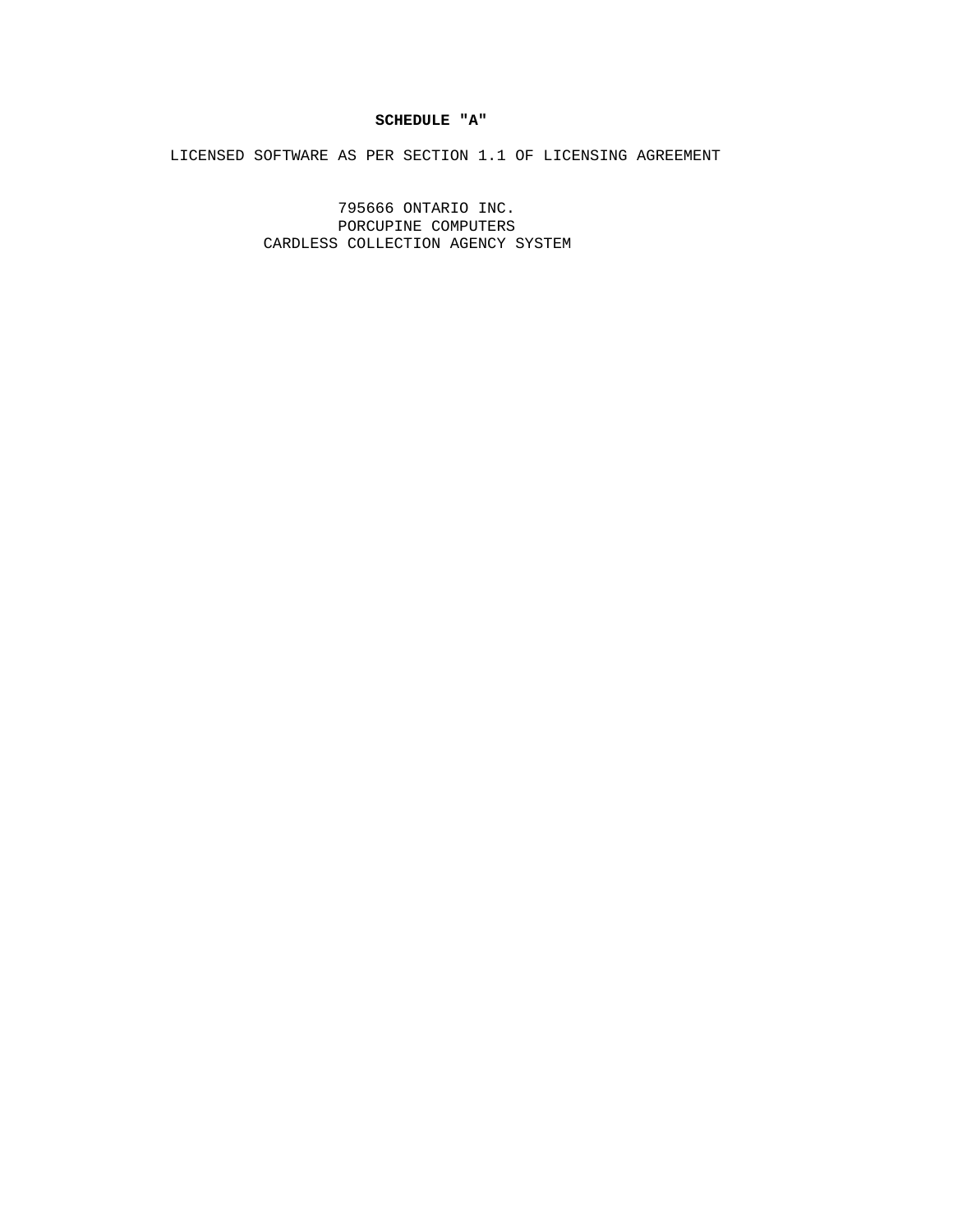## **SCHEDULE "B"**

DESIGNATED UNIT AS PER SECTION 1.2 OF LICENSING AGREEMENT

A. Single Machine Unit

Make:

Model:

Serial No:

Multi-user:

Location: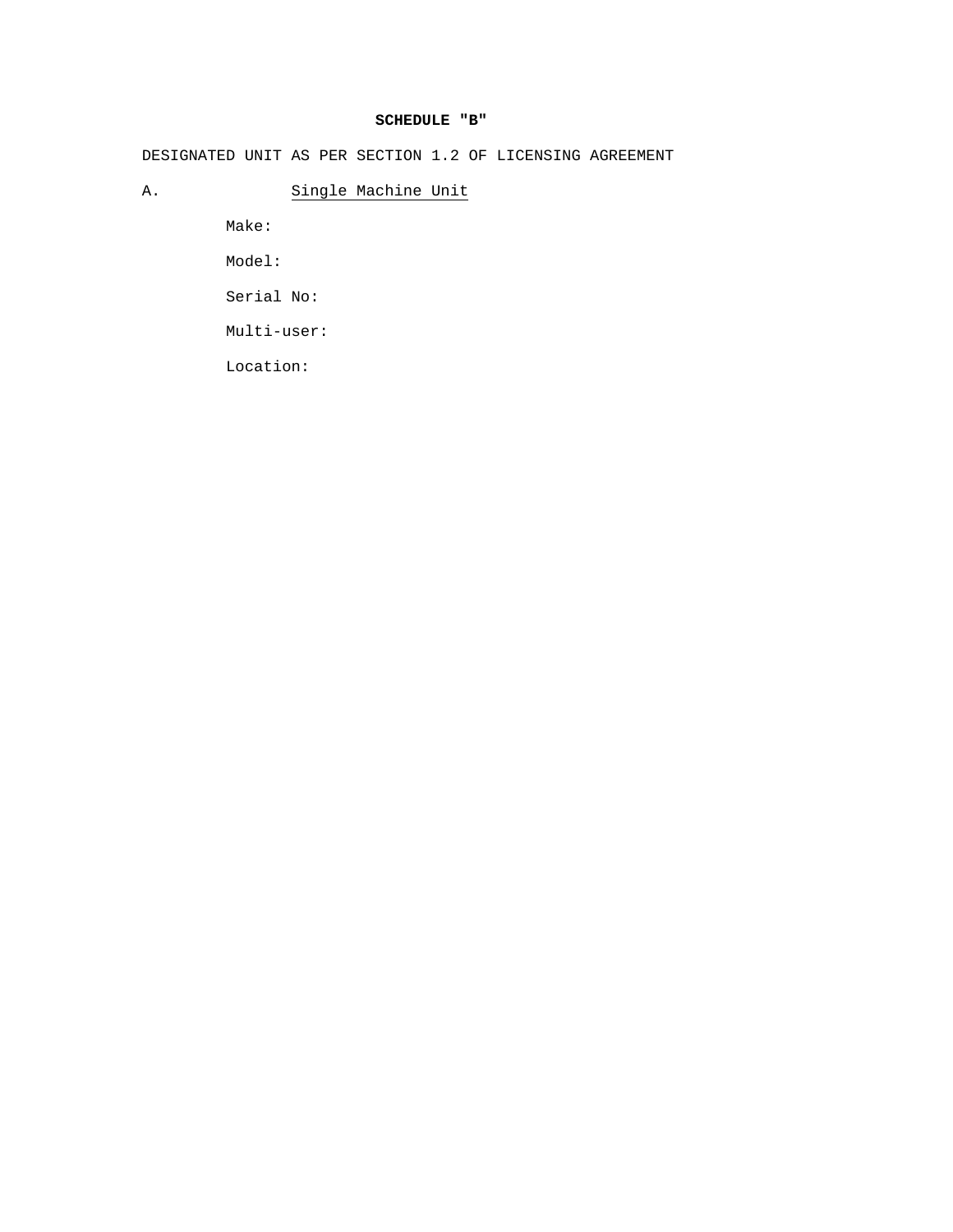## **SCHEDULE "C"**

## **PORCUPINE COMPUTERS SOFTWARE/SYSTEMS QUOTATION**

**HARDWARE (**current list of hardware required for Porcupine Collection System)

**SOFTWARE** (current list of software required for Porcupine Collection System)

- **Quantity** (1) UNIX Operating System
- (1) Foxplus D-Base Language
	- (1) Porcupine Computers Custom Cardless Software